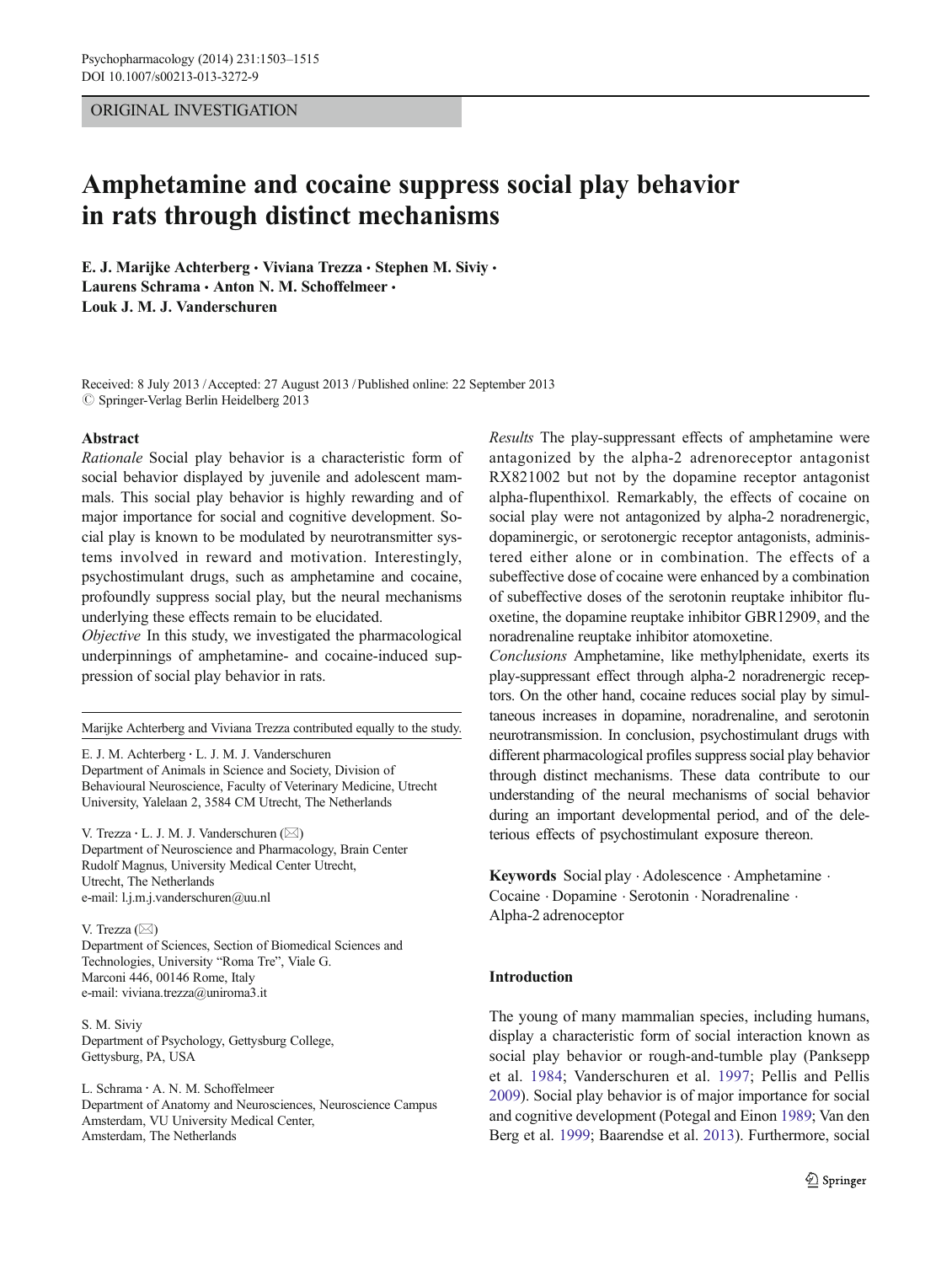play is highly rewarding. It is an incentive for maze learning, operant conditioning, and place conditioning in rats and primates (for reviews, see Vanderschuren [2010;](#page-12-0) Trezza et al. [2011](#page-12-0)), and it is modulated through neurotransmitter systems implicated in the positive subjective and motivational effects of food, sex, and drugs of abuse (Trezza et al. [2010](#page-12-0); Siviy and Panksepp [2011](#page-12-0)). However, the underlying neurobiological mechanisms of social play behavior are still incompletely understood.

The abundance of social play behavior is an expression of the marked changes in social behavior that take place during postweaning development (Spear [2000](#page-12-0); Nelson et al. [2005](#page-11-0)). Interestingly, the increased importance of interactions with peers during this phase of life (i.e., the juvenile and adolescent stages in rodents, roughly equivalent to childhood and adolescence in humans) coincides with other changes in behavior, such as increased risk-taking and experimenting with drugs of abuse (Casey and Jones [2010;](#page-11-0) Blakemore and Robbins [2012](#page-11-0)). Especially in the early stages of use, drugs are often experienced in a social setting (Boys et al. [2001;](#page-11-0) Newcomb and Bentler [1989\)](#page-11-0) because of their presumed ability to facilitate interaction with peers, peer acceptance, and group cohesion. However, drug use can have negative consequences for social behavior (for review, see Young et al. [2011](#page-12-0)). Therefore, investigating the effects of drugs of abuse on social play behavior serves two purposes. First, it increases our knowledge of the neural substrates of social play behavior. Second, it provides important information about how drugs of abuse affect the quality of social interactions during an important period of social development.

In rodent and primate studies, the psychostimulant drugs amphetamine, methylphenidate, and cocaine have been shown to interfere with various social behaviors (Schiørring [1979](#page-12-0); Mizcek and Yoshimura [1982;](#page-11-0) Beatty et al. [1982,](#page-11-0) [1984](#page-11-0); Thor and Holloway [1983](#page-12-0); Sutton and Raskin [1986](#page-12-0); Ferguson et al. [2000;](#page-11-0) Vanderschuren et al. [2008;](#page-12-0) Liu et al. [2010\)](#page-11-0). In particular, these psychostimulants profoundly decrease social play behavior in adolescent rats, without affecting general social interest (Beatty et al. [1982](#page-11-0), [1984;](#page-11-0) Thor and Holloway [1983;](#page-12-0) Sutton and Raskin [1986](#page-12-0); Ferguson et al. [2000](#page-11-0); Vanderschuren et al. [2008](#page-12-0)). We have previously found that the play-suppressant effects of methylphenidate are mediated by stimulation of alpha-2 adrenoceptors, but that they are independent of dopaminergic neurotransmission (Vanderschuren et al. [2008](#page-12-0)). However, the mechanisms by which amphetamine and cocaine inhibit social play behavior are unknown (Beatty et al. [1984](#page-11-0)).

It is well established that amphetamine and cocaine increase the synaptic concentrations of dopamine, noradrenaline, and serotonin (5-HT), by stimulating their release and inhibiting their reuptake, respectively (Heikkila et al. [1975](#page-11-0); Ritz and Kuhar [1989;](#page-11-0) Rothman et al. [2001](#page-11-0)). In addition, there is recent evidence to suggest that amphetamine and cocaine also facilitate exocytotic dopamine release (Venton et al. [2006](#page-12-0); Aragona et al. [2008;](#page-11-0) Daberkow et al. [2013\)](#page-11-0). The relative

effectiveness of amphetamine and cocaine on monoamine neurotransmission differs, however. Whereas amphetamine preferentially enhances noradrenaline and dopamine neurotransmission, cocaine most profoundly inhibits the reuptake of 5-HT and dopamine (Ritz and Kuhar [1989](#page-11-0); Rothman et al. [2001](#page-11-0)). Therefore, we investigated the pharmacological mechanisms through which amphetamine and cocaine reduce social play behavior in rats. On the basis of our previous findings (Vanderschuren et al. [2008](#page-12-0)), and the pharmacological profiles of amphetamine and cocaine, we hypothesized that amphetamine suppresses social play through stimulation of alpha-2 adrenoceptors, but that the effect of cocaine on social play relies on dopamine and/or 5-HT mechanisms.

#### Materials and methods

#### Animals

Male Wistar rats (Charles River, Sulzfeld, Germany) arrived in our animal facility at 21 days of age and were housed in groups of four in  $40 \times 26 \times 20$  cm  $(l \times w \times h)$  Macrolon cages under controlled conditions (temperature 20–21 °C,  $55\pm15$  % relative humidity, and 12/12-h light cycle with lights on at 0700 hours). Food and water were available ad libitum. All animals were experimentally naive and were used only once (i.e., different groups of rats were used for each experiment). All experiments were approved by the Animal Ethics Committee of Utrecht University and were conducted in agreement with Dutch laws (Wet op de Dierproeven 1996) and European regulations (Guideline 86/609/EEC).

#### Drugs

(+)-Amphetamine sulfate (0.05–0.5 mg/kg, s.c.) was obtained from O.P.G. (Utrecht, The Netherlands). Cocaine hydrochloride (0.5–7.5 mg/kg, s.c.), the dopamine receptor antagonist alpha-flupenthixol dihydrochloride (0.125 mg/kg, i.p.), the 5- HT1A receptor antagonist WAY100635 maleate (0.1 mg/kg, s.c.), and the 5-HT2A receptor antagonist M100907 (0.2 mg/ kg, s.c.) were obtained from Sigma-Aldrich (Schnelldorf, Germany). The alpha-2 adrenoreceptor antagonist RX821002 hydrochloride (0.2 mg/kg i.p.), the 5-HT2 receptor antagonist amperozide hydrochloride (0.5 mg/kg, i.p.), the 5- HT1/2 receptor antagonist methysergide maleate (2.0 mg/kg, s.c.), the 5-HT3 receptor antagonist ondansetron hydrochloride (2.0 mg/kg, i.p.), the 5-HT reuptake inhibitor fluoxetine hydrochloride (1–3 mg/kg, s.c.), the dopamine reuptake inhibitor GBR12909 dihydrochloride (3 mg/kg, s.c.), and the noradrenaline reuptake inhibitor atomoxetine hydrochloride (0.1–0.3 mg/kg, i.p.) were obtained from Tocris Bioscience (Avonmouth, UK). All drugs were dissolved in saline, except for GBR12909 which was dissolved in sterile water and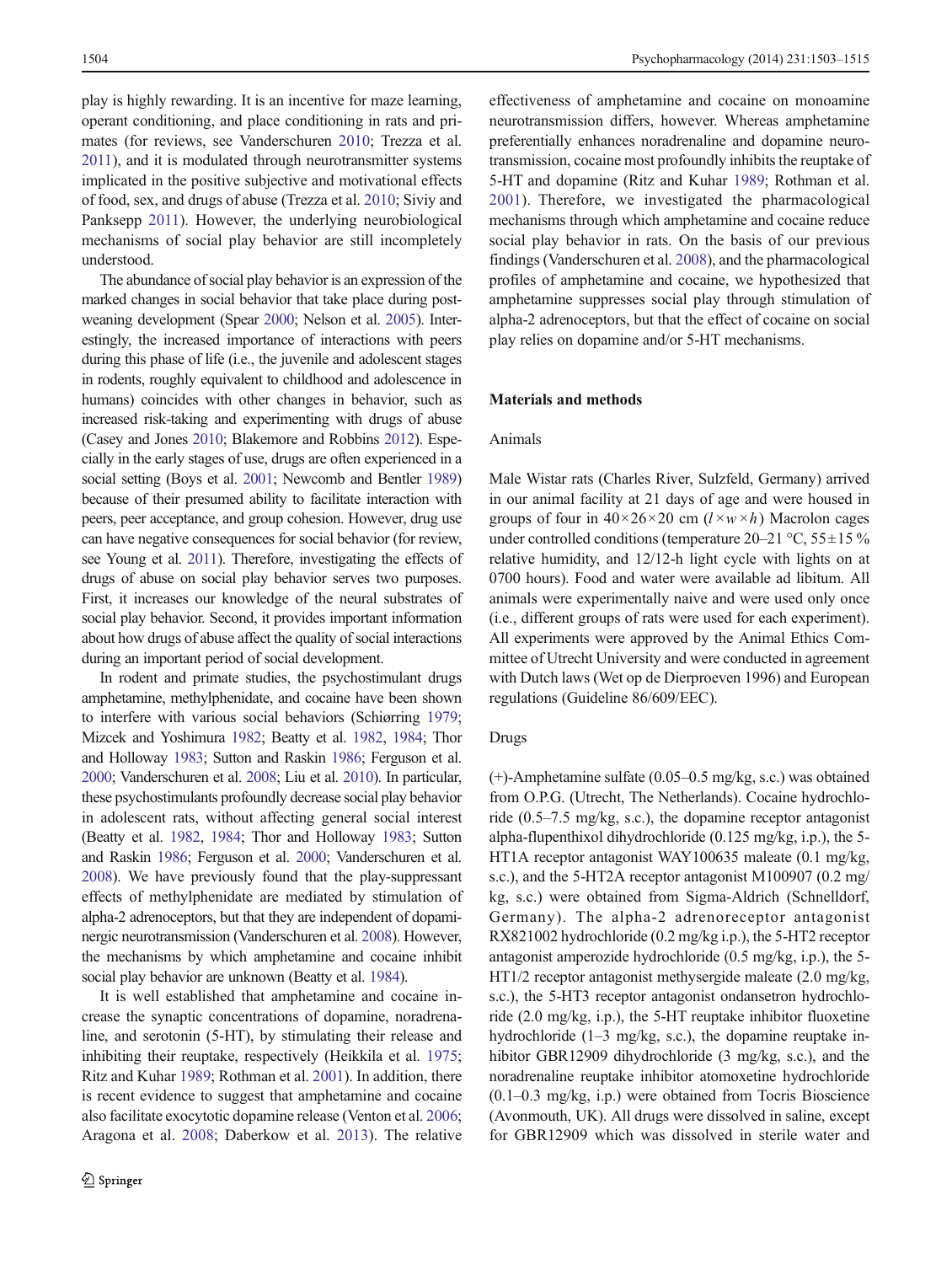M100907 which was dissolved in saline containing 10 % Tween 80 (Sigma-Aldrich, Schnelldorf, Germany). Amphetamine and cocaine were injected 30 min before the test. The antagonists were administered 30 min before amphetamine or cocaine except for RX821002, which was administered 15 min before amphetamine and cocaine. The reuptake inhibitors were injected 30 min before the test.

We used doses of dopamine-, 5-HT-, and noradrenaline receptor antagonists and reuptake inhibitors that had no effect on social play by themselves (Homberg et al. [2007;](#page-11-0) Trezza and Vanderschuren [2008b;](#page-12-0) Vanderschuren et al. [2008\)](#page-12-0). Drug doses and pretreatment intervals were based on our previous work, literature, and pilot experiments. Solutions were freshly prepared on the day of the experiment and administered in a volume of 2 ml/kg. When an experiment involved a combination of antagonists or reuptake inhibitors, the different compounds were dissolved and injected separately to prevent interaction of two or more drugs in the same solution. Because of the importance of the neck area in the expression of social play behavior (Pellis and Pellis [1987;](#page-11-0) Siviy and Panksepp [1987\)](#page-12-0), subcutaneous injections were administered in the flank.

#### Procedures

All behavioral procedures were conducted as previously described (Vanderschuren et al. [2008](#page-12-0); Trezza et al. [2008a\)](#page-12-0). Briefly, the experiments were performed in a soundattenuated chamber under dim light conditions. The testing arena consisted of a Plexiglas cage measuring  $40 \times 40 \times 60$  cm  $(l \times w \times h)$ , with approximately 2 cm of wood shavings covering the floor. At 26–28 days of age, rats were individually habituated to the test cage for 10 min on each of the 2 days before testing. On the test day, the animals were socially isolated for 3.5 h before testing, to enhance their social motivation and thus facilitate the expression of social play behavior during testing. This isolation period has been shown to induce a half-maximal increase in the amount of social play behavior (Niesink and Van Ree [1989;](#page-11-0) Vanderschuren et al. [1995a,](#page-12-0) [2008\)](#page-12-0). At the appropriate time before testing, pairs of animals were treated with drugs or vehicle. The test consisted of placing two animals into the test cage for 15 min. The animals in a pair did not differ more than 10 g in body weight. Since dominance status has a profound influence on the intensity and structure of social play (Pellis et al. [1997](#page-11-0)), and drug effects can be different in dominant versus subordinate animals (e.g., Panksepp et al. [1985](#page-11-0); Knutson et al. [1996](#page-11-0)), animals in a test pair had no previous common social experience (i.e., they were not cage mates), to minimize the influence of dominance/subordination relationships on social play and the effects of drugs thereon. The behavior of the animals was videotaped, and analysis from the video tape recordings was performed afterwards by an observer blind to treatment. Behavior was assessed per pair of animals using Observer 3.0 software (Noldus Information Technology BV, Wageningen, The Netherlands).

In rats, a bout of social play behavior starts with one rat soliciting ("pouncing") another animal, by attempting to nose or rub the nape of its neck. The animal that is pounced upon can respond in different ways: if the animal fully rotates to its dorsal surface, "pinning" is the result, i.e., one animal lying with its dorsal surface on the floor with the other animal standing over it. From this position, the supine animal can initiate another play bout, by trying to gain access to the other animal's neck. Thus, during social play, pouncing is considered an index of play solicitation, while pinning functions as a releaser of a prolonged play bout (Panksepp and Beatty [1980](#page-11-0); Pellis and Pellis [1987;](#page-11-0) Poole and Fish [1975](#page-11-0)). Pinning and pouncing frequencies can be easily quantified and are considered the most characteristic parameters of social play behavior in rats (Panksepp and Beatty [1980;](#page-11-0) Trezza et al. [2010\)](#page-12-0). During the social encounter, animals may also display social behaviors not directly associated with play, such as sniffing or grooming the partner's body (Panksepp and Beatty [1980;](#page-11-0) Vanderschuren et al. [1995a,](#page-12-0) [b](#page-12-0)). Since social play behavior in rats strongly depends on the playfulness of its partner (Pellis and McKenna [1992](#page-11-0); Trezza and Vanderschuren [2008a\)](#page-12-0), both animals in a play pair received the same drug treatment, and a pair of animals was considered as one experimental unit. The following parameters were therefore scored per pair of animals:

- Social behaviors related to play:
- Frequency of pinning
- Frequency of pouncing
- Social behaviors unrelated to play:
- Time spent in social exploration: the total amount of time spent in non-playful forms of social interaction (i.e., one animal sniffing or grooming any part of the partner's body).

#### Statistical analysis

Data are expressed as mean  $\pm$  SEM. To assess the effects of single or combined treatments on social play behavior, data were analyzed using one- or two-way ANOVA. ANOVAs were followed by Tukey's post-hoc test, where appropriate.

# Results

The play-suppressant effects of amphetamine are mediated by activation of alpha-2 noradrenergic but not dopamine receptors

Amphetamine (amph; 0.2 and 0.5 mg/kg) significantly reduced pinning and pouncing, with no effect on social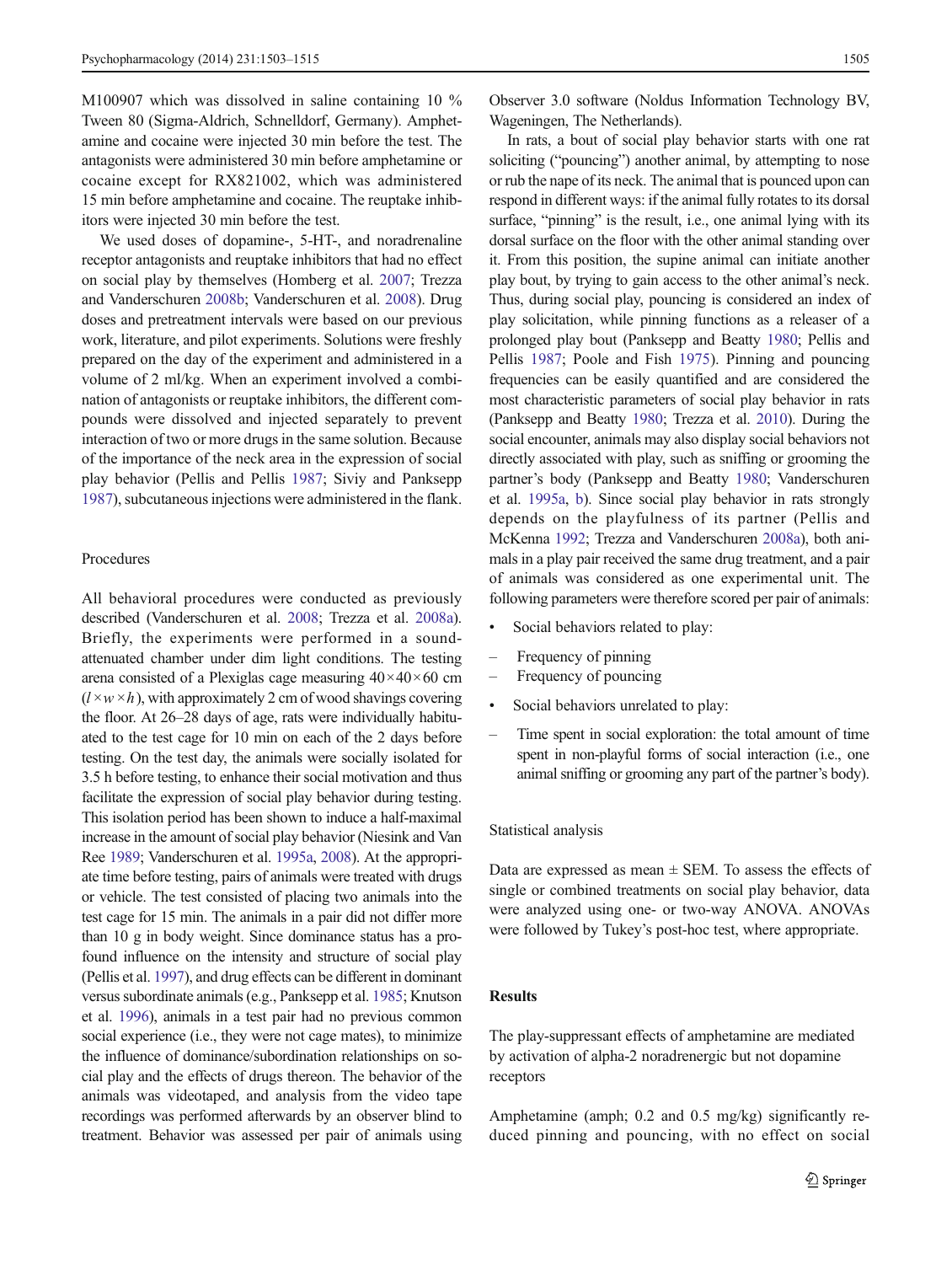exploration [pinning:  $F(\text{amph})_{3,28}$ =16.58,  $p$  <0.001; pouncing:  $F(\text{amph})$ <sub>3,28</sub>=23.12, p < 0.001; social exploration:  $F(\text{amph})_{3,28}$ =0.53, NS, Fig. [1a](#page-4-0)–c]. We previously found that the reduction in social play behavior induced by treatment with methylphenidate was prevented by pretreatment with the alpha-2 adrenoceptor antagonist RX821002, but not the dopamine receptor antagonist alpha-flupenthixol (Vanderschuren et al. [2008\)](#page-12-0). Therefore, we investigated whether RX821002 and alpha-flupenthixol altered the effect of the lowest effective dose of amphetamine (0.2 mg/kg) on social play. Pretreatment with RX821002 (0.2 mg/kg) blocked the effects of amphetamine on social play behavior (Fig. [1d, e\)](#page-4-0). After saline pretreatment, amphetamine significantly reduced pinning and pouncing frequencies, whereas no significant differences between amphetamine- and vehicle-treated rats were found after pretreatment with RX821002 [pinning:  $F(RX)_{1,28}$ =18.09,  $p$  < 0.001;  $F(\text{amph})_{1,28}$ =12.72,  $p = 0.001$ ;  $F(RX \times \text{amph})_{1,28}$ = 7.29,  $p = 0.01$ ; pouncing:  $F(RX)_{1,28} = 5.94$ ,  $p = 0.02$ ;  $F(\text{amph})_{1.28}$ =12.86, p=0.001;  $F(RX \times \text{amph})_{1.28}$ =23.75, p < 0.001]. RX821002 reduced social exploration, but amphetamine did not influence this effect [social exploration:  $F(RX)_{1,28}=8.40, p=0.01; F(amph)_{1,28}=0.36, NS; F(RX\times$  $amph)$ <sub>1,28</sub>=0.21, NS; Fig. [1f\]](#page-4-0). Pretreatment with alphaflupenthixol (flup; 0.125 mg/kg) did not affect the reduction in pinning and pouncing induced by amphetamine [pinning:  $F$ (flup)<sub>1,20</sub>=0.42, NS;  $F$ (amph)<sub>1,20</sub>=38.57,  $p$  <0.001;  $F$ (flup× amph)<sub>1,20</sub>=0.22, NS; pouncing:  $F(\text{flip})_{1,20}$ =0.28, NS;  $F(\text{amph})_{1,20}$ =30.31,  $p < 0.001$ ;  $F(\text{flup} \times \text{amph})_{1,20}$ =0.01, NS; Fig. [1g](#page-4-0)–h]. In this experiment, amphetamine-treated rats spent more time in social exploration than vehicle-treated animals [social exploration:  $F(\text{flup})_{1,20} = 0.30$ , NS;  $F(\text{amph})_{1,20} = 5.71$ ,  $p=0.03; F(\text{flup}\times\text{amph})_{1.20}=0.001, \text{NS}; \text{Fig. 1i}].$  $p=0.03; F(\text{flup}\times\text{amph})_{1.20}=0.001, \text{NS}; \text{Fig. 1i}].$  $p=0.03; F(\text{flup}\times\text{amph})_{1.20}=0.001, \text{NS}; \text{Fig. 1i}].$ 

The play-suppressant effects of cocaine are not blocked by administration of dopamine, noradrenaline, or 5-HT receptor antagonists

Cocaine (5.0–7.5 mg/kg) reduced pinning  $[F(\text{coc})_{4,35} = 8.91, p$  $\leq 0.001$ ] and pouncing  $[F(\text{coc})_{4,35} = 10.12, p \leq 0.001;$ Fig. [2a, b](#page-5-0)], whereas 2.5 mg/kg cocaine increased social exploration  $[F(\text{coc})_{4,35} = 5.86, p = 0.001;$  Fig. [2c\]](#page-5-0). Since pretreatment with the RX821002, but not alpha-flupenthixol, blocked the effects of methylphenidate (Vanderschuren et al. [2008\)](#page-12-0) and amphetamine (above) on social play, we next investigated whether these drugs also altered the effect of cocaine on social play. The reduction in social play induced by the lowest effective dose of cocaine (5.0 mg/kg) was not altered by pretreatment with RX821002 [0.2 mg/kg, pinning:  $F(RX)_{1,31} = 0.90$ , NS;  $F(\text{coc})_{1,31} = 71.00, p \le 0.001$ ;  $F(\text{RX} \times \text{coc})_{1,31} = 0.15, \text{NS}$ ; pouncing:  $F(RX)_{1,31}$ =0.90, NS;  $F(\text{coc})_{1,31}$ =76.78,  $p$  <0.001;  $F(RX \times \text{coc})_{1,31} = 0.16$ , NS; social exploration:  $F(RX)_{1,31} =$ 0.99, NS;  $F(\text{coc})_{1,31} = 1.45$ , NS;  $F(RX \times \text{coc})_{1,31} = 0.04$ , NS; Fig. [2d](#page-5-0)–f] or alpha-flupenthixol [0.125 mg/kg, pinning:

 $F$ (flup)<sub>1,20</sub>=0.26, NS;  $F$ (coc)<sub>1,20</sub>=42.11, p <0.001;  $F$ (flup× coc)<sub>1,20</sub>=0.37, NS; pouncing:  $F(\text{flup})_{1,20}$ =0.45, NS;  $F(\text{coc})_{1,20} = 37.66, p \le 0.001; F(\text{flip} \times \text{coc})_{1,20} = 0.32, \text{NS}; \text{social}$ exploration:  $F(\text{flup})_{1,20} = 0.82$ , NS;  $F(\text{coc})_{1,20} = 3.42$ , NS,  $F$ (flup×coc)<sub>1,20</sub>=0.85, NS; Fig. [2g](#page-5-0)-i].

Next, we assessed the involvement of 5-HT receptor stimulation in the play-suppressant effect of cocaine. Neither the 5- HT1/2 receptor antagonist methysergide [mts; 2 mg/kg, pinning:  $F(mts)_{1,28} = 0.30$ , NS;  $F(\text{coc})_{1,28} = 44.00$ ,  $p < 0.001$ ;  $F(mts \times \text{coc})_{1,28} = 0.19$ , NS; pouncing:  $F(mts)_{1,28} = 0.20$ , NS;  $F(\text{coc})_{1,28}$ =48.64,  $p < 0.001$ ;  $F(\text{mts} \times \text{coc})_{1,28}$ =0.29, NS; Fig. [3a, b\]](#page-6-0) nor the 5-HT2 receptor antagonist amperozide [apz; 0.5 mg/kg, pinning:  $F(\text{apz})_{1,20}$ =1.50, NS;  $F(\text{coc})_{1,20}$ = 49.55,  $p < 0.001$ ;  $F(\text{apz} \times \text{coc})_{1,20} = 0.57$ , NS; pouncing:  $F(\text{apz})_{1,20} = 0.40$ , NS;  $F(\text{coc})_{1,20} = 58.62$ ,  $p < 0.001$ ;  $F(\text{apz} \times$  $\rm{t}$  coc)<sub>1,20</sub>=0.03, NS; Fig. [3c, d](#page-6-0)], the 5-HT3 receptor antagonist ondansetron [ond; 1.0 mg/kg, pinning:  $F($ ond)<sub>1,28</sub>=2.04, NS;  $F(\text{coc})_{1,28}$ =55.59, p < 0.001;  $F(\text{ond} \times \text{coc})_{1,28}$ =1.22, NS; pouncing:  $F(\text{ond})_{1,28} = 1.27$ , NS;  $F(\text{coc})_{1,28} = 62.68$ ,  $p <$ 0.001;  $F(\text{ond} \times \text{coc})_{1,28} = 0.42$ , NS; Fig. [3e, f](#page-6-0)], the 5-HT1A receptor antagonist WAY100365 [way; 1 mg/kg, pinning:  $F(way)_{1,28} = 3.99$ , NS;  $F(\text{coc})_{1,28} = 68.00, p \le 0.001$ ;  $F(way \times$ coc)<sub>1,28</sub>=3.50, NS; pouncing:  $F(way)_{1,28}$ =2.66, NS;  $F(\text{coc})_{1,28} = 96.05, p \le 0.001; F(\text{way} \times \text{coc})_{1,28} = 3.08, \text{NS};$ Fig. [3g, h\]](#page-6-0), or the 5-HT2A receptor antagonist M100907 (m100; 0.2 mg/kg, Fig. [3i, j](#page-6-0)) altered the effect of cocaine on social play, with no effect on social exploration (Table [1\)](#page-7-0). M100907 itself reduced pinning  $[F(m100)_{1,28} = 4.77, p =$ 0.04;  $F(\text{coc})_{1,28}$ =17.26,  $p \le 0.001$ ;  $F(\text{m}100 \times \text{coc})_{1,28}$ =4.77,  $p=0.04$ ; Fig. [3i](#page-6-0)], but not pouncing  $[F(m100)_{1,28}=1.98, NS;$  $F(\text{coc})_{1,31} = 37.71, p \le 0.001; F(\text{m}100 \times \text{coc})_{1,28} = 0.81, \text{NS};$ Fig. [3j\]](#page-6-0) or social exploration (Table [1\)](#page-7-0), whereas ondansetron altered social exploration (Table [1\)](#page-7-0).

We then hypothesized that the effect of cocaine is mediated by redundant monoaminergic mechanisms. To test this possibility, we investigated the effect of pretreatment with combinations of two or three monoamine receptor antagonists on the play-suppressant effect of cocaine. Pretreatment with a combination of RX821002 (0.2 mg/kg) and methysergide (2 mg/ kg, Fig. [4a, b](#page-8-0)), a combination of alpha-flupenthixol (0.125 mg/kg) and methysergide (2 mg/kg, Fig. [4c, d\)](#page-8-0), or a combination of RX821002 (0.2 mg/kg), alpha-flupenthixol (0.125 mg/kg), and methysergide (2 mg/kg, Fig. [4e, f\)](#page-8-0) did not affect the reduction in pinning  $[F(mts+rx)_{1,25}=0.57, NS;$  $F(\text{coc})_{1,25}$ =16.59,  $p$  < 0.001;  $F(\text{mts+rx} \times \text{coc})_{1,25}$ =0.12, NS;  $F(\text{flup}+\text{mts})_{1,28}$ =1.39, NS;  $F(\text{coc})_{1,28}$ =50.56,  $p$ <0.001;  $F(\text{flup}+\text{mts}\times\text{coc})_{1,28}=1.39$ , NS;  $F(\text{rx+flup}+\text{mts})_{1,28}=0.15$ , NS;  $F(\text{coc})_{1,28} = 27.47, p < 0.001$ ;  $F(\text{rx+flip+mts} \times \text{coc})_{1,28} =$ 0.35, NS] and pouncing  $[F(mts + rx)_{1,25} = 0.82, \text{NS};$  $F(\text{coc})_{1,25}$ =17.99,  $p$  < 0.001;  $F(\text{mts+rx} \times \text{coc})_{1,25}$ =0.14, NS;  $F$ (flup+mts)<sub>1,28</sub>=1.37, NS;  $F$ (coc)<sub>1,20</sub>=51.51, p <0.001;  $F$ (flup+mts×coc)<sub>1,28</sub>=1.37, NS;  $F$ (rx+flup+mts)<sub>1,28</sub>=1.47, NS;  $F(\text{coc})_{1,28}$ =30.57,  $p < 0.001$ ;  $F(\text{rx+flip+mts} \times \text{coc})_{1,28}$ =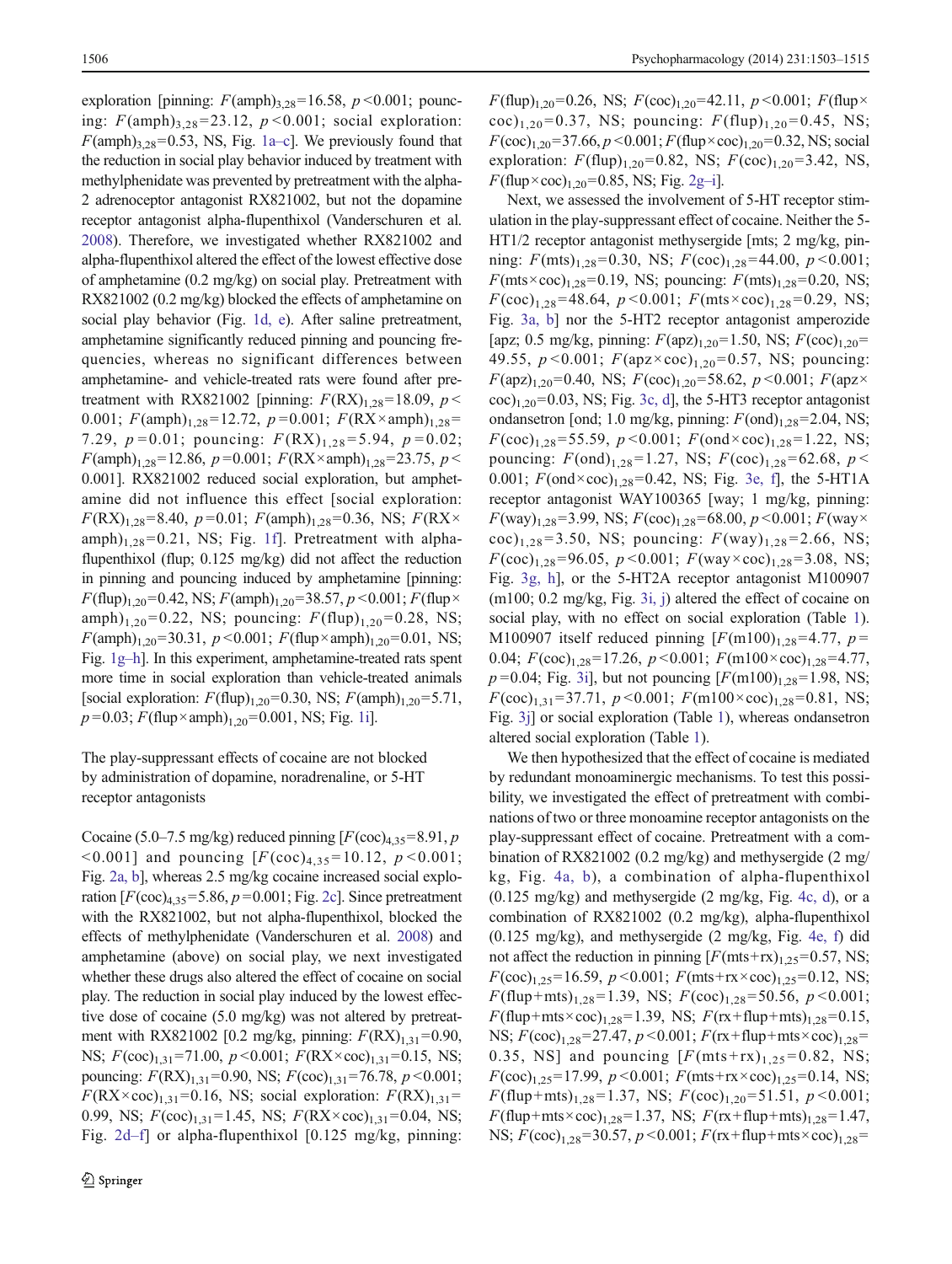

<span id="page-4-0"></span>Effect of noradrenergic and dopaminergic receptor antagonists on amphetamine-induced suppression of social play behavior

Fig. 1 Effect of noradrenaline and dopamine receptor antagonists on amphetamine-induced suppression of social play behavior. Amphetamine (amph, s.c.) dose-dependently reduced pinning (a) and pouncing (b) without affecting social exploration (c). The effect of amphetamine (0.2 mg/kg) was blocked by the alpha-2 adrenoreceptor antagonist RX821002 (rx, 0.2 mg/kg, i.p.), pinning (d), pouncing (e), and social exploration (f). The effect of amphetamine on pinning  $(g)$ , pouncing  $(h)$ , and social exploration (i) was not blocked by the dopamine receptor

0.06, NS], induced by cocaine (5.0 mg/kg). These drug combinations did not affect social exploration (Table [1](#page-7-0)).

The play-suppressant effects of cocaine are mediated by simultaneous blockade of dopamine, noradrenaline, and 5-HT neurotransmission

The data presented in Figs. [2,](#page-5-0) [3,](#page-6-0) and [4](#page-8-0) did not identify the dopamine, noradrenaline, or 5-HT receptor mechanism through which cocaine exerts its effect on social play. To test whether monoamine reuptake is at all involved in the effect of cocaine, we investigated the effects of combined subeffective doses of cocaine and monoamine reuptake inhibitors on social play. The effect of a subeffective dose of cocaine (0.5 mg/kg) on pinning and pouncing was not changed by treatment with either a subeffective dose of the 5-HT reuptake inhibitor fluoxetine [f3; 3 mg/kg, pinning:  $F(f3)_{1,27} = 2.44$ , NS;

antagonist alpha-flupenthixol (flup, 0.125 mg/kg, i.p.). Bars show the frequency (mean + SEM) of pinning and pouncing and the mean (+ SEM) duration of social exploration (seconds) of the different treatment groups. Plus sign indicates couples of animals treated with the test compound; *minus sign* indicates couples treated with the corresponding vehicle.  $N =$ 6–8 couples per treatment group. One- or two-way ANOVA with Tukey post-hoc test, \*\*\*p <0.001, different from vehicle

 $F(\text{coc})_{1,27}$ =0.04, NS;  $F(\text{f3} \times \text{coc})_{1,28}$ =0.17, NS; pouncing:  $F(\text{f3})_{1,27}$ =2.41, NS;  $F(\text{coc})_{1,28}$ =0.05, NS;  $F(\text{f3} \times \text{coc})_{1,27}$ = 0.11, NS; Fig. [5a, b](#page-9-0)] or by a combination of subeffective doses of the 5-HT reuptake inhibitor fluoxetine (3 mg/kg) and the dopamine reuptake inhibitor GBR12909 [g3; 3 mg/kg, pinning:  $F(\text{f3+g3})_{1,28}$ =0.30, NS;  $F(\text{coc})_{1,28}$ =1.23, NS;  $F(\text{f3+g3})_{1,28}$  $g3 \times \text{coc}_{1,28} = 0.09$ , NS; pouncing:  $F(5+g3)_{1,28} = 0.10$ , NS;  $F(\text{coc})_{1,28} = 0.68$ , NS;  $F(\text{f3}+\text{g3} \times \text{coc})_{1,28} = 0.68$ , NS; Fig. [5c, d](#page-9-0)]. Combined administration of fluoxetine, GBR12909, and the noradrenaline reuptake inhibitor atomoxetine (a0.1; 0.1 mg/kg) reduced pinning  $[F(5+g3+$ a0.1)<sub>1,26</sub>=20.08,  $p$  <0.001;  $F(\text{coc})_{1,26}$ =3.23, NS] and pouncing  $[F(\text{f3}+\text{g3}+\text{a0.1})_{1,26}=23.72, p<0.001; F(\text{coc})_{1,26}=2.67,$ NS;  $F(5+g3+a0.1\times \cos)_{1,26}=3.51$ , NS], and increased social exploration (Table [1](#page-7-0)). Importantly, a significant interaction between the combination of reuptake inhibitors and a subeffective dose of cocaine was found for pinning  $[F(1,3)]$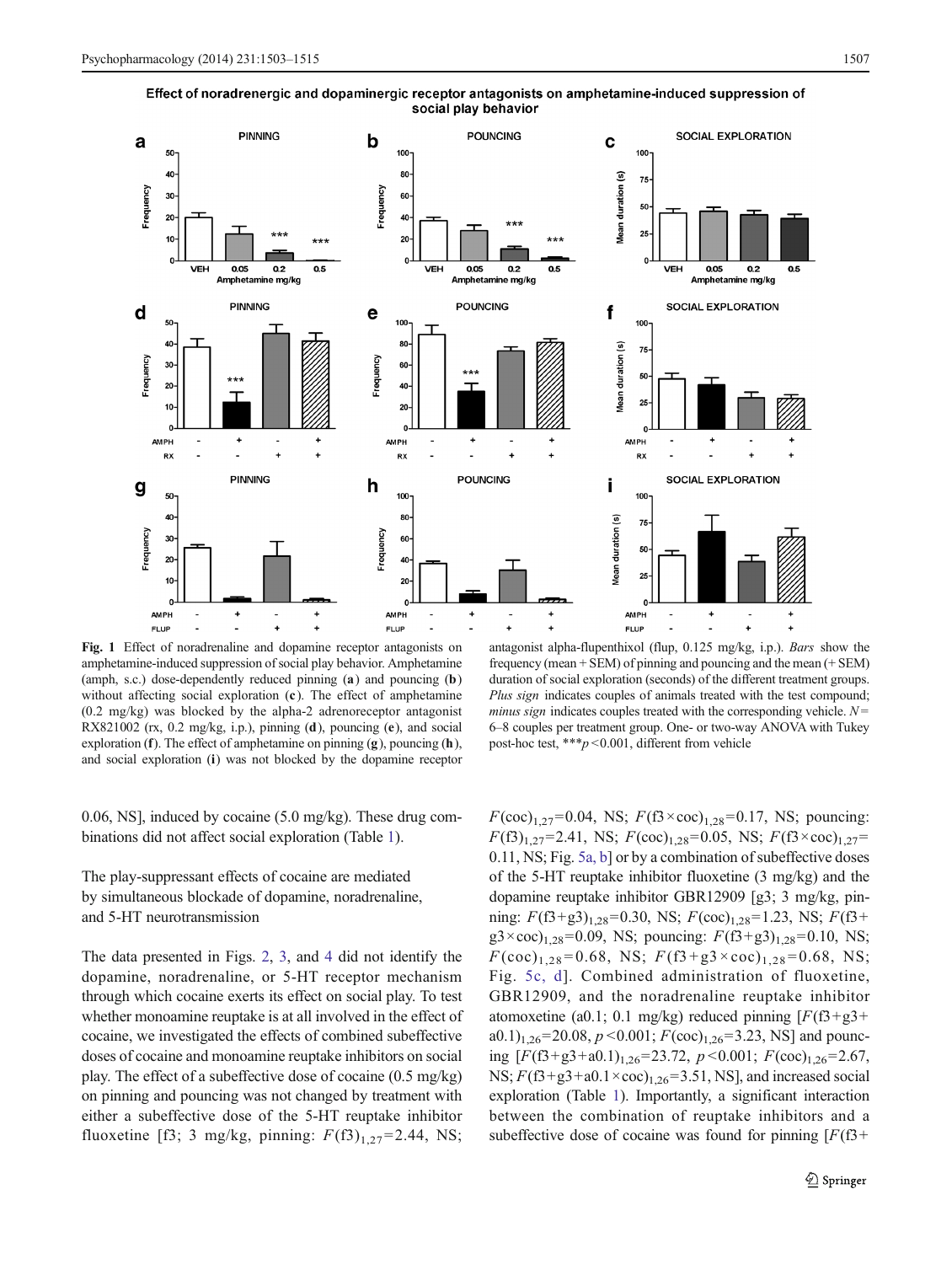

<span id="page-5-0"></span>Effect of noradrenergic and dopaminergic receptor antagonists on cocaine-induced suppression of social play behavior

Fig. 2 Effects of noradrenaline and dopamine receptor antagonists on cocaine-induced suppression of social play behavior. Cocaine (coc, s.c.) dose-dependently suppressed pinning (a) and pouncing (b) and increased social exploration (c). The alpha-2 adrenoreceptor antagonist RX821002 (rx, 0.2 mg/kg, i.p.) and the dopamine receptor antagonist alphaflupenthixol (flup, 0.125 mg/kg, i.p.) did not counteract the effects of cocaine (COC, 5 mg/kg) on pinning (d, g) and pouncing (e, h). Social

 $g3+a0.1\times$ coc)<sub>1,26</sub>=4.46, p=0.05; Fig. [5e, f\]](#page-9-0). Post-hoc analyses revealed that pinning was reduced in animals treated with the reuptake inhibitors plus a subeffective dose of cocaine compared to the other groups (Fig. [5e](#page-9-0)). These results suggest that combined blockade of the reuptake of dopamine, noradrenaline, and 5-HT underlies the effect of cocaine on social play behavior in rats.

# Discussion

The present study investigated the pharmacological mechanisms underlying the effects of amphetamine and cocaine on social play behavior. We found that low doses of amphetamine and cocaine suppressed social play behavior in adolescent rats. These effects were behaviorally specific, since both psychostimulants did not consistently alter social exploratory

exploration was unaffected by the treatments (f, <sup>i</sup>). Bars show the frequency of pinning and pouncing and the duration of social exploration (seconds) of the different treatment groups (mean + SEM). Plus sign indicates couples of animals treated with the test compound; *minus sign* indicates couples treated with the corresponding vehicle.  $N=4-8$  couples per treatment group. One- or two-way ANOVA with Tukey post-hoc test,  $*_{p}$  < 0.05, \*\*\*  $p$  < 0.001, different from vehicle

behavior. The effects of amphetamine on social play depended on stimulation of alpha-2 noradrenaline but not dopamine receptors. In contrast, the effects of cocaine on social play

Fig. 3 Effects of 5-HT receptor antagonists on cocaine-induced b suppression of social play behavior. 5-HT antagonists (methysergide: mts, 5HT1/2 receptor antagonist, 2 mg/kg, s.c.; amperozide: apz, 5HT2 receptor antagonist, 0.5 mg/kg, i.p.; ondansetron: ond, 5HT3 receptor antagonist, 1.0 mg/kg, i.p.; WAY100365: way, 5HT1a receptor antagonist, 0.1 mg/kg, s.c.; M100907: m100, 5HT2a receptor antagonist, 0.2 mg/kg, s.c.) did not counteract the suppression of social play behavior induced by cocaine (coc, 5 mg/kg, s.c.): pinning (a, c, e, g, i) and pouncing  $(b, d, f, h, j)$ . Bars show the frequency (mean + SEM) of pinning and pouncing of the different treatment groups. Plus sign indicates couples of animals treated with the test compound; minus sign indicates couples treated with the corresponding vehicle.  $N=5-8$ couples per treatment group. Two-way ANOVAwith Tukey post-hoc test,  $*_{p < 0.05,}$  \*\*\*p < 0.001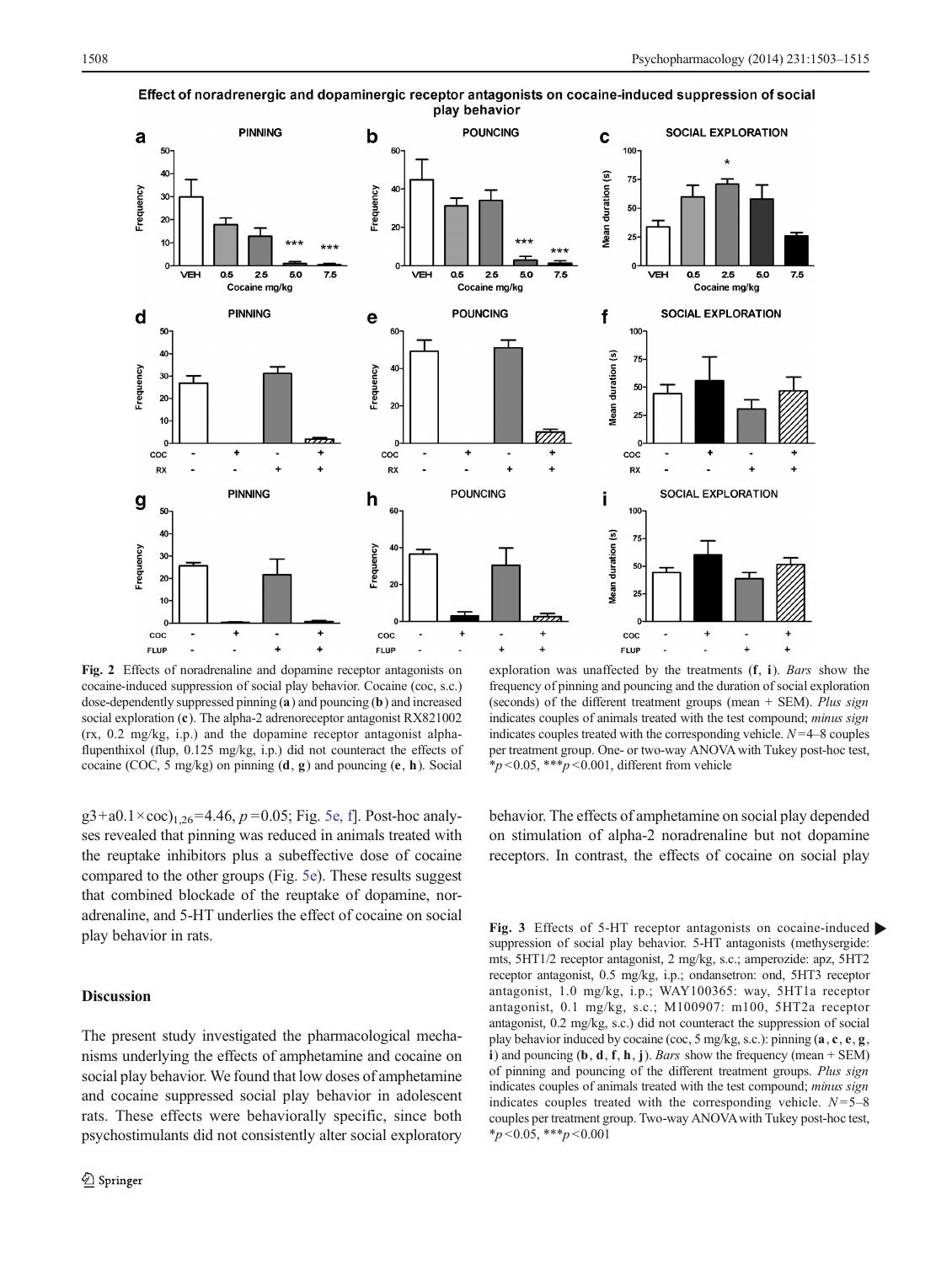# <span id="page-6-0"></span>Effect of serotonergic receptor antagonists on cocaine-induced suppression of social play behavior

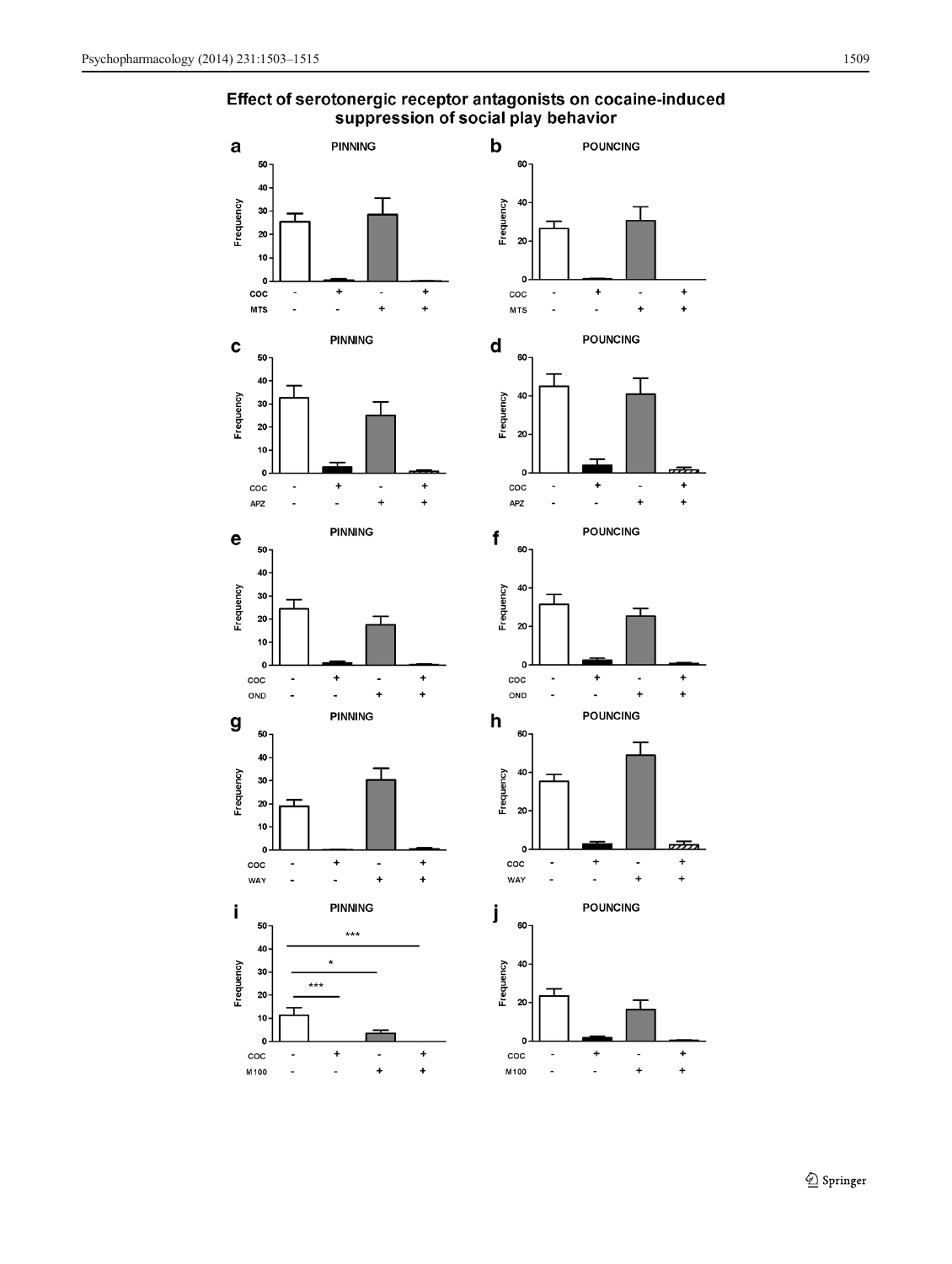<span id="page-7-0"></span>

| Drug class                                           | Drug                                                                                        | $Mean \pm SEM$                                                                         | <b>Statistics</b>                                                                |
|------------------------------------------------------|---------------------------------------------------------------------------------------------|----------------------------------------------------------------------------------------|----------------------------------------------------------------------------------|
|                                                      | 5-HT receptor antagonists Methysergide (mts, 5HT1/2 receptor                                | veh-veh: $294.49 \pm 35.13$                                                            | $F(mts)_{1,28} = 0.52$ , NS                                                      |
|                                                      | antagonist, $2 \text{ mg/kg}, \text{s.c.}$                                                  | veh-coc: $341.31 \pm 22.99$<br>mts-veh: $283.20 \pm 28.67$                             | $F(\text{coc})_{1,28} = 1.16$ , NS<br>F(mts x coc) <sub>1.28</sub> =0.14, NS     |
|                                                      | <b>Amperozide</b> (apz, 5HT2 receptor)                                                      | mts-coc: $305.89 \pm 39.85$<br>veh-veh: $44.98 \pm 11.88$                              | $F(apz)_{1.20} = 0.30$ , NS                                                      |
|                                                      | antagonist, $0.5 \text{ mg/kg}, i.p.$ )                                                     | veh-coc: $44.49 \pm 7.75$                                                              | $F(\text{coc})_{1,20} = 0.01$ , NS                                               |
|                                                      |                                                                                             | apz-veh: $38.66 \pm 6.23$                                                              | $F(\text{apz x coc})_{1,20} = 0.02$ , NS                                         |
|                                                      |                                                                                             | apz-coc: $40.86 \pm 7.32$                                                              |                                                                                  |
|                                                      | <b>Ondansetron</b> (ond, 5HT3 receptor                                                      | veh-veh: $212.67 \pm 12.22$                                                            | $F(ond)_{1,28} = 5.43$ , p= 0.03                                                 |
|                                                      | antagonist, 1.0 mg/kg, i.p.)                                                                | veh-coc: $274.41 \pm 17.12$                                                            | $F(\text{coc})_{1,28} = 1.33$ , NS                                               |
|                                                      |                                                                                             | ond-veh: $239.98 \pm 16.20$                                                            | F(ond x coc) <sub>1.28</sub> =0.62, NS                                           |
|                                                      |                                                                                             | ond-coc: $219.10 \pm 23.49$                                                            |                                                                                  |
|                                                      | WAY100365 (way, 5HT1a receptor                                                              | veh-veh: $92.18 \pm 10.94$                                                             | $F(way)_{1,28} = 3.12$ , NS                                                      |
|                                                      | antagonist, $0.1$ mg/kg, s.c.)                                                              | veh-coc: $74.95 \pm 8.15$                                                              | $F(\text{coc})_{1,28} = 0.19$ , NS                                               |
|                                                      |                                                                                             | way-veh: $70.17 \pm 10.08$<br>way-coc: $56.25 \pm 13.29$                               | F(way x coc) <sub>1.28</sub> =0.02, NS                                           |
|                                                      | $M100907$ (m100, 5HT2a receptor                                                             | veh-veh: $147.70 \pm 13.91$                                                            | $F(m100)_{1,28}=0.02$ , NS                                                       |
|                                                      | antagonist, 0.2 mg/kg, s.c.)                                                                | veh-coc: $137.75 \pm 23.40$                                                            | $F(\text{coc})_{1,28} = 4.81$ , NS                                               |
|                                                      |                                                                                             | m100-veh: $186.13 \pm 25.88$                                                           | $F(m100 \times coc)_{1,28} = 2.93$ , NS                                          |
|                                                      |                                                                                             | m100-coc: $105.48 \pm 17.24$                                                           |                                                                                  |
| Combinations of<br>monoamine receptor<br>antagonists | RX821002 ( $rx$ , $\alpha$ 2-adrenoreceptor                                                 | veh-veh: $304.00 \pm 25.72$                                                            | $F(rx + mts)_{1.25} = 0.59$ , NS                                                 |
|                                                      | antagonist, $0.2 \text{ mg/kg}, i.p.$ )                                                     | veh-coc: $216.22 \pm 19.02$                                                            | $F(\text{coc})_{1,25} = 2.51$ , NS                                               |
|                                                      | methysergide (mts, 5HT1/2 receptor                                                          | $rx + mts$ -veh: $281.77 \pm 29.44$                                                    | $F(rx + mts x coc)1.28=2.46, NS$                                                 |
|                                                      | antagonist, 2 mg/kg, s.c.)                                                                  | $rx + mts$ -coc: $281.28 \pm 34.05$                                                    |                                                                                  |
|                                                      | $\alpha$ -flupenthixol (flup, dopamine receptor<br>antagonist, $0.125 \text{ mg/kg}, i.p.)$ | veh-veh: $282.61 \pm 27.66$<br>veh-coc: $267.18 \pm 21.71$                             | $F$ (flup + mts) <sub>1.28</sub> =1.28, NS<br>$F(\text{coc})_{1,28} = 0.31$ , NS |
|                                                      | methysergide (mts, 5HT1/2 receptor                                                          | flup + mts-veh: $314.69 \pm 34.75$                                                     | $F$ (flup + mts x coc) <sub>1,28</sub> =0.00, NS                                 |
|                                                      | antagonist, 2 mg/kg, s.c.)                                                                  | flup + mts-coc: $298.90 \pm 27.10$                                                     |                                                                                  |
|                                                      | RX821002 (rx, $\alpha$ 2-adrenoreceptor                                                     | veh-veh: $291.49 \pm 22.24$                                                            | $F(rx + flup + mts)_{1,28} = 4.14$ , NS                                          |
|                                                      | antagonist, $0.2 \text{ mg/kg}, i.p.$ )                                                     | veh-coc: $264.89 \pm 22.06$                                                            | $F(\text{coc})_{1.28} = 0.05$ , NS                                               |
|                                                      | $\alpha$ -flupenthixol (flup, dopamine receptor                                             | $rx + flup + mts-veh$ : 326.00 $\pm$ 41.38                                             | $F(rx + flup + mts x coc)1.28=1.03$ , NS                                         |
|                                                      | antagonist, $0.125 \text{ mg/kg}, i.p.)$                                                    | $rx + fly + mts-coc$ : 368.29 ± 43.57                                                  |                                                                                  |
|                                                      | methysergide (mts, 5HT1/2 receptor                                                          |                                                                                        |                                                                                  |
|                                                      | antagonist, $2 \text{ mg/kg}, \text{s.c.}$                                                  |                                                                                        |                                                                                  |
| Combinations of<br>monoamine reuptake<br>inhibitors  | fluoxetine $(13, \text{SSRI}^{\dagger}, 3 \text{ mg/kg}, \text{ s.c.})$                     | veh-veh: $243.06 \pm 27.31$<br>veh-coc: $339.91 \pm 20.70$                             | $F(\text{f3})_{1.27} = 3.40$ , NS<br>$F(\text{coc})_{1.27} = 1.79$ , NS          |
|                                                      |                                                                                             | f3-veh: $319.86 \pm 39.75$                                                             | $F(13 \times \text{coc})_{1.27} = 0.65$ , NS                                     |
|                                                      |                                                                                             | f3-coc: $322.99 \pm 31.36$                                                             |                                                                                  |
|                                                      | fluoxetine $(3,$ SSRI, $3$ mg/kg, s.c.)                                                     | veh-veh: $241.31 \pm 19.18$                                                            | $F(5^3 + g3)_{1,28} = 1.12$ , NS                                                 |
|                                                      | <b>GBR12909</b> (g3, DARI <sup>#</sup> 3 mg/kg, s.c.)                                       | veh-coc: $256.80 \pm 20.32$                                                            | $F(\text{coc})_{1,28} = 0.29$ , NS                                               |
|                                                      |                                                                                             | $f3 + g3$ -veh: $270.42 \pm 35.49$                                                     | $F(53 + g3 \times \text{coc})_{1,28} = 0.00, \text{NS}$                          |
|                                                      |                                                                                             | $f3 + g3$ -coc: 282.83 $\pm$ 26.07                                                     |                                                                                  |
|                                                      | fluoxetine $(13, \text{SSRI}, 3 \text{ mg/kg}, \text{s.c.})$                                | veh-veh: $291.49 \pm 20.80$                                                            | $F(f3 + g3 + a0.1)_{1.26} = 9.35$ , p= 0.01                                      |
|                                                      | <b>GBR12909</b> (g3, DARI 3 mg/kg)                                                          | veh-coc: $264.89 \pm 20.64$                                                            | $F(\text{coc})_{1,26} = 0.03$ , NS                                               |
|                                                      | <b>atomoxetine</b> (a0.1, NARI <sup><math>\text{S}</math></sup> , 0.1 mg/kg, i.p.)          | $f3 + g3 + a0.1$ -veh: $326.00 \pm 38.70$<br>$f3 + g3 + a0.1$ -coc: $368.29 \pm 40.76$ | $F(f3 + g3 + a0.1 \times coc)_{1,26} = 1.85$ , NS                                |

\*SSRI: selective serotonin reuptake inhibitor, # DARI: dopamine reuptake inhibitor, \$ NARI: noradrenaline reuptake inhibitor.

depended on simultaneous increases in dopamine, noradrenaline, and 5-HT neurotransmission.

We have previously shown that the reduction in social play induced by the dopamine and noradrenaline reuptake inhibitor methylphenidate was reversed by pretreatment with the alpha-2 adrenoceptor antagonist RX821002, but not the alpha-1 adrenoceptor antagonist prazosine, the beta adrenoceptor antagonist propranolol or the dopamine receptor antagonist alpha-flupenthixol. Furthermore, the playsuppressant effect of methylphenidate was mimicked by the selective noradrenaline reuptake inhibitor atomoxetine but not by the selective dopamine reuptake inhibitor GBR12909 or the dopamine receptor agonist apomorphine (Vanderschuren et al. [2008\)](#page-12-0). In line with these findings, the play-suppressant effects of amphetamine were blocked by RX821002, but not alpha-flupenthixol. These findings are consistent with previous observations that the dopamine receptor antagonist haloperidol, the alpha-1 adrenoreceptor antagonist phenoxybenzamine, the beta-adrenoreceptor antagonist propranolol, and the combined alpha-1 and dopamine D2 receptor antagonist chlorpromazine were ineffective in counteracting the effects of amphetamine on social play behavior (Beatty et al. [1984](#page-11-0)), and that haloperidol and chlorpromazine did not counteract the disruptive effects of amphetamine and cocaine on social behavior in primates (Miczek and Yoshimura [1982](#page-11-0)). Together, these data show that the play suppressant effects of amphetamine, like methylphenidate, are mediated by activation of alpha-2 adrenoreceptors, and are independent of dopaminergic neurotransmission.

Cocaine inhibits the reuptake of dopamine, 5-HT and, to a lesser extent, noradrenaline (Heikkila et al. [1975](#page-11-0); Ritz and Kuhar [1989;](#page-11-0) Rothman et al. [2001\)](#page-11-0). We found that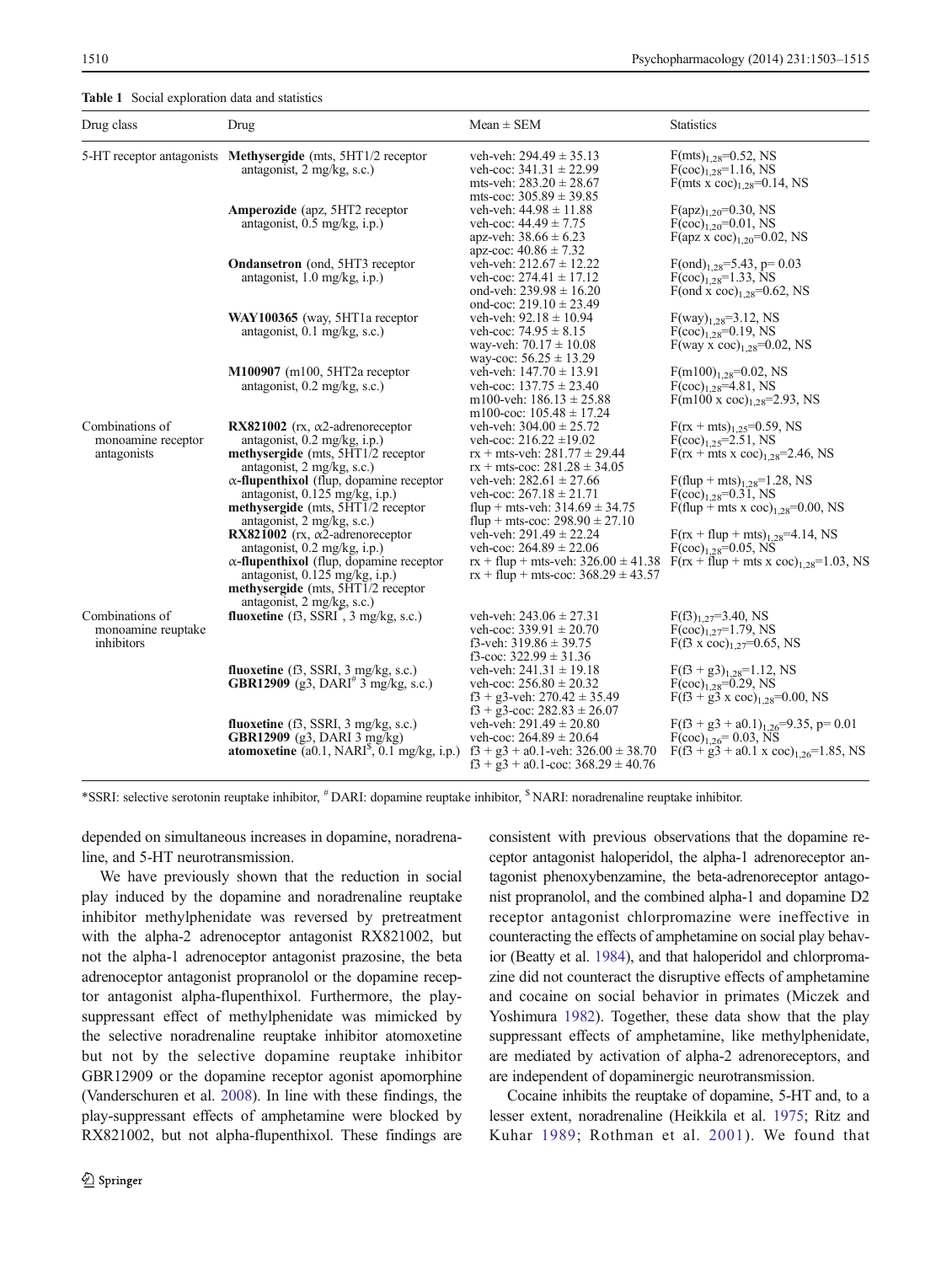<span id="page-8-0"></span>Fig. 4 Effects of combinations of monoamine receptor antagonists on the play suppressant effects of cocaine (coc, 5 mg/kg, s.c.). A combination of RX821002 (rx, α2-adrenoreceptor antagonist, 0.2 mg/kg, i.p.) + methysergide (mts, 5-HT1/2 receptor antagonist, 2 mg/kg, s.c.), a combination of  $\alpha$ flupenthixol (flup, dopamine receptor antagonist, 0.125 mg/kg, i.p.) + methysergide (mts, 5-HT1/2 receptor antagonist, 2 mg/kg, s.c.), and a combination of RX821002 (rx, α2-adrenoreceptor antagonist, 0.2 mg/kg, i.p.)+ $\alpha$ -flupenthixol (flup, dopamine receptor antagonist,  $0.125$  mg/kg, i.p.) + methysergide (mts, 5-HT1/2 receptor antagonist, 2 mg/kg, s.c.) did not antagonize the reduction in pinning  $(a, c, e)$  and pouncing  $(b, d)$ d, f) induced by cocaine. Bars show the frequency (mean + SEM) of pinning and pouncing of the different treatment groups. Plus sign indicates couples of animals treated with the test compounds; minus sign indicates couples treated with the corresponding vehicles,  $N=7-8$ couples per treatment group



Effect of combinations of monoamine receptor antagonists on cocaine-induced suppression of social play behavior

administration of the dopamine receptor antagonist alphaflupenthixol, the alpha-2 adrenoreceptor antagonist RX821002, or the 5-HT receptor antagonists amperozide (5- HT2), methysergide (5-HT1/2), ondansetron (5-HT3), WAY100365 (5-HT1A), and M100907 (5-HT2A) did not antagonize the reduction in social play behavior induced by cocaine, indicating that it is not likely that one single monoamine receptor mechanism underlies this effect of cocaine. In keeping with these findings, it has previously been found that the reduction in social interaction induced by cocaine in rats was not antagonized by pretreatment with amperozide (Rademacher et al. [2002\)](#page-11-0), and that cocaine-induced social deficits in primates were not altered by pretreatment with chlorpromazine or haloperidol (Miczek and Yoshimura [1982\)](#page-11-0). Interestingly, combinations of methysergide and RX821002, methysergide and alpha-flupenthixol, or a combination of methysergide, RX821002, and alpha-flupenthixol did not counteract the effect of cocaine on social play, which suggests that the play-suppressant effect of cocaine is not exerted through redundant monoamine receptor mechanisms. Since at least 14 subtypes of 5-HT receptors exist (Boess and Martin [1994](#page-11-0)), the possibility remains that a combination of drugs antagonizing different 5-HT receptors is effective in counteracting the play-suppressant effects of cocaine. To identify which monoamines were involved in the effects of cocaine on social play, we tested the effects of subeffective doses of monoamine reuptake inhibitors administered in combination with a subeffective dose of cocaine. We found that a combination of subeffective doses of the dopamine, noradrenaline, and serotonin reuptake inhibitors GBR12909, atomoxetine, and fluoxetine modestly reduced social play, which was potentiated by a subeffective dose of cocaine. However, fluoxetine alone or a combination of fluoxetine and GBR12909 were ineffective, and co-administration of a subeffective dose of cocaine with either fluoxetine or fluoxetine plus GBR12909 did not reduce social play either. Since cocaine has much lower affinity for the noradrenaline transporter than for the dopamine or 5-HT transporter (Ritz and Kuhar [1989;](#page-11-0) Rothman et al. [2001](#page-11-0)), we did not test the effects of atomoxetine combined with fluoxetine, GBR12909, and/or cocaine. We have previously shown that atomoxetine and fluoxetine, at doses higher than those used here, reduced play behavior, while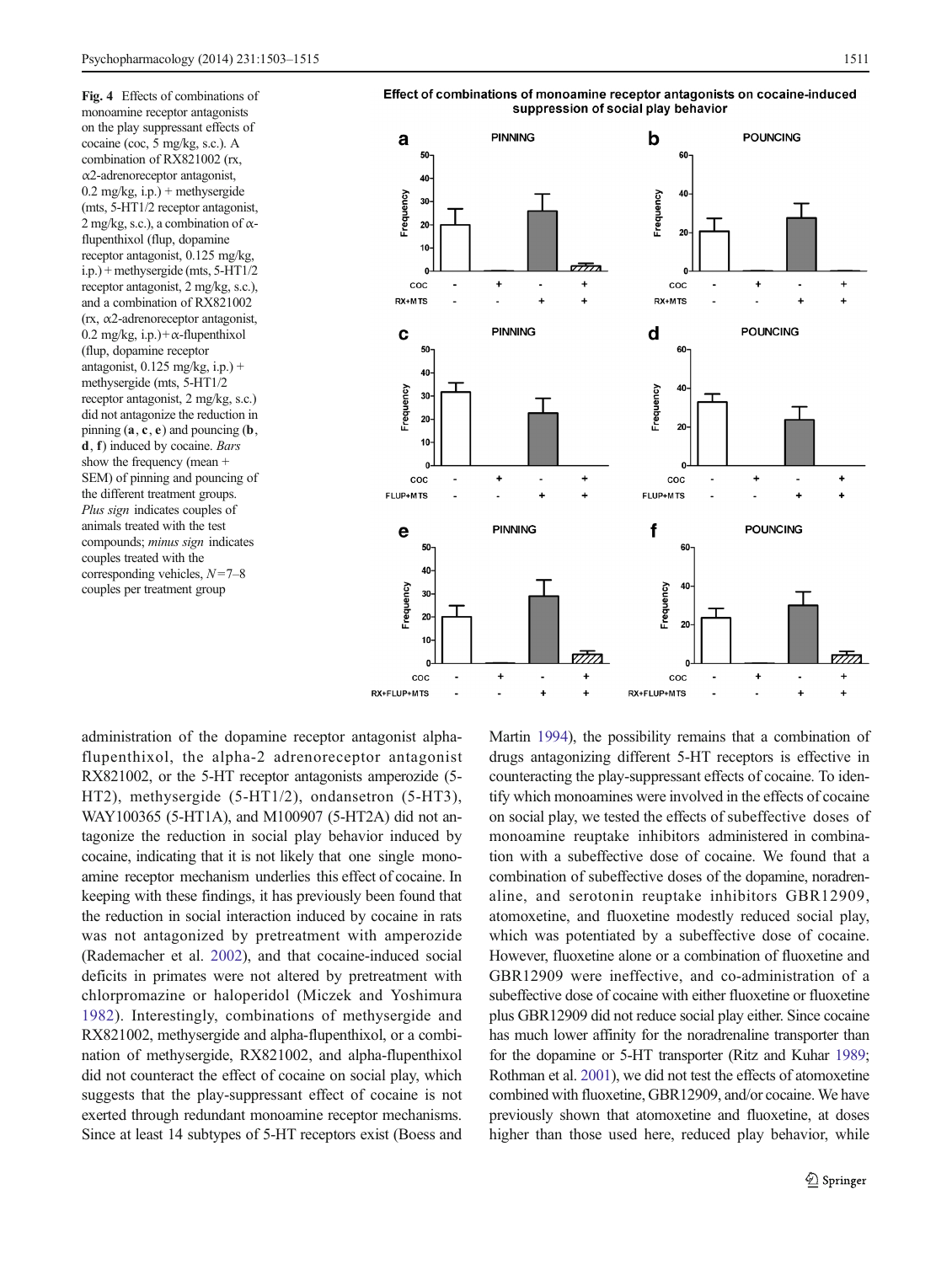<span id="page-9-0"></span>Fig. 5 Effect of (combinations of) subeffective doses of monoamine reuptake inhibitors and a subeffective dose of cocaine on social play. Combined administration of a subeffective dose of fluoxetine (f3, serotonin reuptake inhibitor, 3 mg/kg, s.c.) and a subeffective dose of cocaine (coc, 0.5 mg/kg, s.c.) or combined administration of a subeffective dose of fluoxetine (f3, serotonin reuptake inhibitor, 3 mg/kg, s.c.) and GBR12909 (g3, dopamine reuptake inhibitor, 3 mg/kg, s.c.) together with a subeffective dose of cocaine (coc, 0.5 mg/kg, s.c.) had no effects on pinning (a, c) and pouncing (b, d). Combined administration of a subeffective dose of fluoxetine (f3, serotonin reuptake inhibitor, 3 mg/kg, s.c.)  $+$  GBR12909 (g3, dopamine reuptake inhibitor,  $3 \text{ mg/kg}$  + atomoxetine (a0.1, noradrenaline reuptake inhibitor, 0.1 mg/kg, i.p.) together with a subeffective dose of cocaine (COC, 0.5 mg/kg, s.c.) significantly reduced pinning (e) but not pouncing (f). Bars show the frequency (mean  $\pm$ SEM) of pinning and pouncing of the different treatment groups. Plus sign indicates couples of animals treated with the test compounds; minus sign indicates couples treated with the corresponding vehicles.  $N=6-8$ couples per treatment group. Two-way ANOVA with Tukey post-hoc test,  $*_{p}$  < 0.05,  $***_{p}$  < 0.001

Effect of monoamine reuptake inhibitors combined with a subeffective dose of cocaine on social play behavior



GBR12909 did not alter social play (Homberg et al. [2007](#page-11-0); Vanderschuren et al. [2008\)](#page-12-0). Together, these findings suggest that simultaneous increases in synaptic concentrations of all three monoamines underlie the inhibitory effect of cocaine on social play behavior, although the specific receptors involved remain to be elucidated. Intracranial infusion studies may be helpful in clarifying the mechanism of action by which cocaine inhibits social play behavior.

Social play behavior is a highly vigorous form of social behavior with a strong locomotor component (Panksepp et al. [1984;](#page-11-0) Vanderschuren et al. [1997](#page-12-0); Pellis and Pellis [2009\)](#page-11-0), and amphetamine and cocaine are known to evoke locomotor hyperactivity (Wise and Bozarth [1987](#page-12-0)). It may therefore be that the psychostimulant-induced suppression of play is the result of behavioral competition, i.e., that the exaggerated hyperactivity induced by amphetamine and cocaine prevents the animals from engaging in a meaningful social interaction. However, we think that this possibility is unlikely, for two reasons. First, the reduction in social play behavior was induced by lower doses of amphetamine and cocaine than those typically used to induced psychomotor hyperactivity (e.g., Sahakian et al. [1975](#page-12-0); White et al. [1998](#page-12-0)), even when taking into account that the sensitivity to psychostimulant drugs may be different for periadolescent vs adult rats (for review, see Schramm-Sapyta et al. [2009\)](#page-12-0). Second, the psychomotor hyperactivity induced by amphetamine and cocaine strongly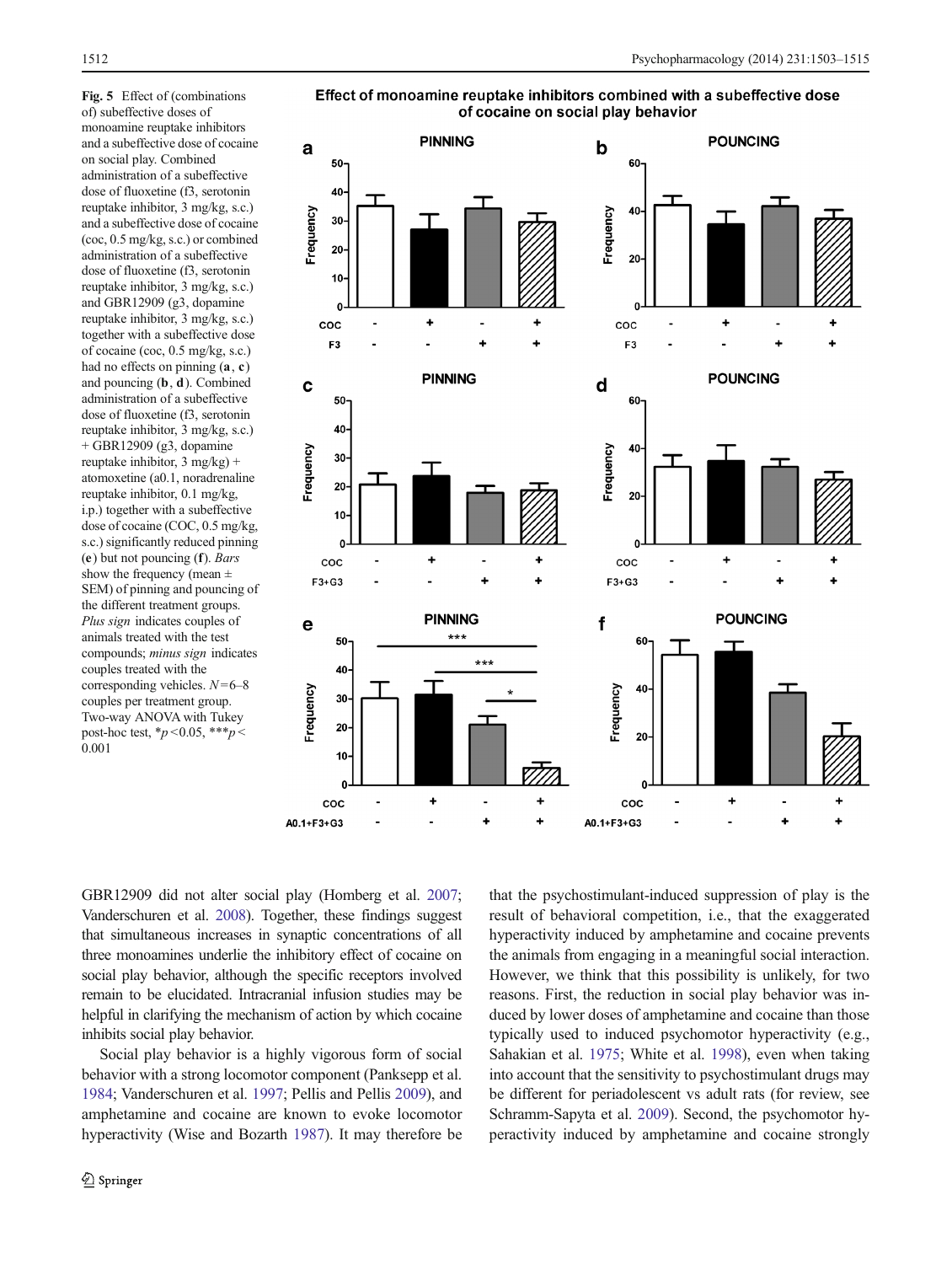depends on dopaminergic neurotransmission (e.g., Kelly et al. [1975;](#page-11-0) White et al. [1998\)](#page-12-0), whereas their effects on social play behavior are dopamine-independent (Beatty et al. [1984](#page-11-0); Vanderschuren et al. [2008](#page-12-0); present study). Third, we have previously shown that the effects of methylphenidate on social play and its psychomotor stimulant effects can be dissociated (Vanderschuren et al. [2008](#page-12-0)).

One may argue that the play-suppressant effects of amphetamine and cocaine reflect an occlusion of social reward. Thus, the positive subjective effects of the psychostimulants could substitute for rewarding effects of social play, so that the animals would no longer need to seek out a social source of positive emotions. Along similar lines, it has been suggested that amphetamine may substitute for the rewarding effects of pair bond formation in prairie voles, and vice versa (Liu et al. [2010,](#page-11-0) [2011\)](#page-11-0). We do not think that this is the explanation for the present findings, however, for two reasons. First, whereas the rewarding effects of psychostimulant drugs rely on dopaminergic mechanisms (e.g., Veeneman et al. [2011,](#page-12-0) [2012;](#page-12-0) for reviews, see Wise [2004;](#page-12-0) Pierce and Kumaresan [2006\)](#page-11-0), their effects on social play do not. Second, non-psychostimulant drugs of abuse, such as opiates, nicotine, and ethanol, as well as drugs that enhance endocannabinoid signaling, actually enhance social play (for reviews, see Trezza et al. [2010;](#page-12-0) Siviy and Panksepp [2011\)](#page-12-0). It would then be difficult to conceive why some euphorigenic drugs increase whereas others reduce social play if their positive subjective effects would substitute for those of social play behavior.

An alternative interpretation of the play-suppressant effect of amphetamine and cocaine is that these psychostimulants are anxiogenic (File and Seth [2003](#page-11-0)). However, amphetamine and cocaine did not affect social exploratory behavior, which is the standard parameter used in the social interaction test of anxiety (File and Seth [2003\)](#page-11-0). Moreover, pharmacological analysis of social play behavior has consistently shown that anxiolytic or anxiogenic drugs do not invariably increase or reduce social play, respectively (Vanderschuren et al. [1997\)](#page-12-0). On the contrary, our recent experiments have shown that doses of nicotine and ethanol, that increase social play in both familiar and unfamiliar environments, did not affect anxiety as tested on the elevated plus maze. Conversely, the standard anxiolytic drug diazepam, which did have an anxiolytic effect on the elevated plus maze, reduced social play, but increased social exploration (Trezza et al. [2009\)](#page-12-0). Thus, it is highly unlikely that the reduction in social play induced by cocaine and amphetamine is secondary to an anxiogenic effect of these drugs.

Several hypotheses can be put forward to explain the effects of psychostimulants on social play behavior. First, on the basis of their effectiveness in attention-deficit/hyperactivity disorder, and the comparable pharmacological profile of the effects of amphetamine and methylphenidate on social play behavior (Vanderschuren et al. [2008](#page-12-0); present study) and the stop signal

task (Eagle and Baunez [2010\)](#page-11-0), it can be hypothesized that the play suppressant effects of psychostimulants are the result of enhanced or exaggerated behavioral inhibition. That is, through increasing inhibitory control over behavior, psychostimulant drugs may enhance attention for non-social stimuli in the environment, causing the animals to engage less in vigorous playful interactions, that are accompanied by reduced attention for, potentially important, environmental stimuli. Second, and in contrast, psychostimulant-induced increases in tonic noradrenergic neurotransmission may promote disengagement from ongoing (playful) behaviors and facilitate the switching of behaviors (Aston-Jones and Cohen [2005\)](#page-11-0). This may impact social play behavior that requires appropriate behavioral responses from both partners of a dyad. Third, the playsuppressant effect of psychostimulants can be explained by the notion that they increase the intensity of behavior. As not all behaviors can be intensified to the same degree, this causes a narrowing down of the behavioral repertoire with simple behaviors being favored over complex behaviors, such as social play (Lyon and Robbins [1975\)](#page-11-0). One needs to bear in mind though that the present findings add a layer of complexity over the possible behavioral mechanisms of psychostimulant-induced suppression of social play. That is, since amphetamine and methylphenidate reduce social play through a distinct pharmacological mechanism of action than cocaine does, it is well conceivable that the behavioral underpinnings of these effects also differ between different psychostimulant drugs. In this regard, it is worth mentioning that amphetamine and cocaine suppressed pouncing (i.e., play solicitation) and pinning (the most prominent response to pouncing in rats this age, i.e., response to play solicitation) with comparable potency. This is somewhat in contrast with a previous study that showed that amphetamine affects pouncing at lower doses than responding to pouncing by rotating to supine (i.e., pinning; Field and Pellis [1994\)](#page-11-0). It may therefore well be that subcomponents of social play (i.e., pouncing, and the different possible defense strategies) are also differentially affected by amphetamine and cocaine.

In summary, we show here that amphetamine, like methylphenidate, exerts its play-suppressant effect through stimulation of alpha-2 adrenoreceptors. Cocaine, on the other hand, exerts its effect through simultaneous increases in dopamine, noradrenaline, and 5-HT neurotransmission. Positive social interactions in young individuals are essential for emotional well-being and for social and cognitive development. Moreover, the inability to assign a positive subjective value to social stimuli may be a key process in the pathophysiology of childhood and adolescent psychiatric disorders characterized by aberrant social interactions. Our present study advances our understanding of how psychostimulant drugs negatively impact upon social interactions in young individuals. This work has relevance for our understanding of the neural mechanisms of normal social development, as well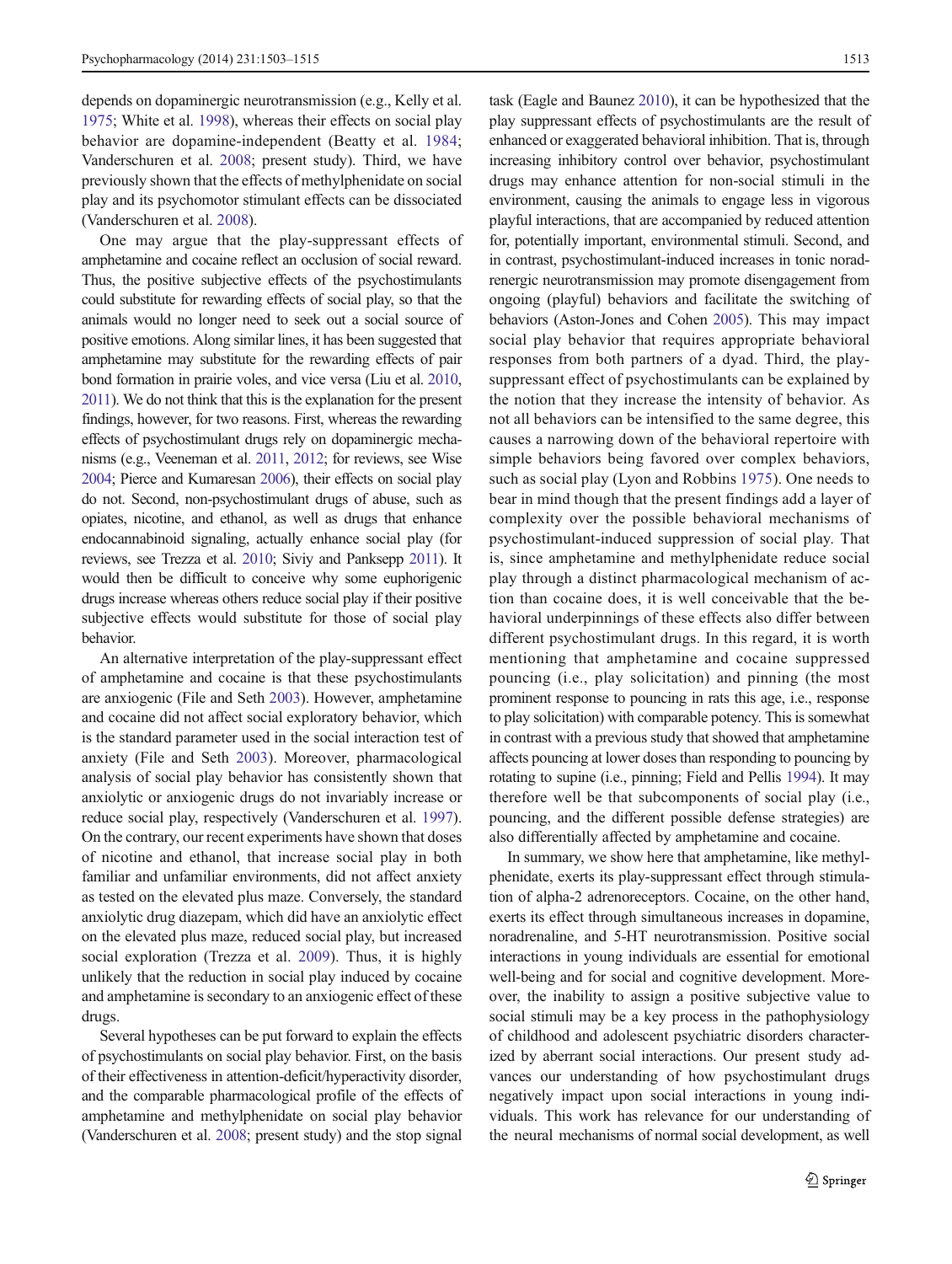<span id="page-11-0"></span>as childhood and adolescent psychiatric disorders with a prominent social dimension, such as autism, disruptive behavior disorders, and schizophrenia. Moreover, given the emergence of drug use during early adolescence, increasing our understanding of how psychostimulant drugs affect social behavior has obvious repercussions for the etiology of substance abuse disorders.

Acknowledgments Supported by the National Institute on Drug Abuse Grant R01 DA022628 (L.J.M.J.V.), Netherlands Organization for Scientific Research (NWO) Veni grant 91611052 (V.T.), and Marie Curie Career Reintegration Grant PCIG09-GA-2011-293589 (V.T.).

# References

- Aragona BJ, Cleaveland NA, Stuber GD, Day JJ, Carelli RM, Wightman RM (2008) Preferential enhancement of dopamine transmission within the nucleus accumbens shell by cocaine is attributable to a direct increase in phasic dopamine release events. J Neurosci 28: 8821–8831
- Aston-Jones G, Cohen JD (2005) An integrative theory of locus coeruleus-norepinephrine function: adaptive gain and optimal performance. Annu Rev Neurosci 28:403–450
- Baarendse PJJ, Counotte DS, O'Donnell P, Vanderschuren LJMJ (2013) Early social experience is critical for the development of cognitive control and dopamine modulation of prefrontal cortex function. Neuropsychopharmacology 38:1485–1494
- Beatty WW, Dodge AM, Dodge LJ, Panksepp J (1982) Psychomotor stimulants, social deprivation and play in juvenile rats. Pharmacol Biochem Behav 16:417–422
- Beatty WW, Costello KB, Berry SL (1984) Suppression of play fighting by amphetamine: effects of catecholamine antagonists, agonists and synthesis inhibitors. Pharmacol Biochem Behav 20:47–755
- Blakemore SJ, Robbins TW (2012) Decision-making in the adolescent brain. Nat Neurosci 15:1184–1191
- Boess FG, Martin IL (1994) Molecular biology of 5-HT receptors. Neuropharmacology 33:275–317
- Boys A, Marsden J, Strang J (2001) Understanding reasons for drug use amongst young people: a functional perspective. Health Educ Res 16:457–469
- Casey BJ, Jones RM (2010) Neurobiology of the adolescent brain and behavior: implications for substance use disorders. J Am Acad Child Adolesc Psychiatry 49:1189–1201
- Daberkow DP, Brown HD, Bunner KD, Kraniotis SA, Doellman MA, Ragozzino ME, Garris PA, Roitman MF (2013) Amphetamine paradoxically augments exocytotic dopamine release and phasic dopamine signals. J Neurosci 33:452–463
- Eagle DM, Baunez C (2010) Is there an inhibitory-response-control system in the rat? Evidence from anatomical and pharmacological studies of behavioral inhibition. Neurosci Biobehav Rev 34:50–72
- Ferguson SA, Frisby NB, Ali SF (2000) Acute effects of cocaine on play behaviour of rats. Behav Pharmacol 11:175–179
- Field EF, Pellis SM (1994) Differential effects of amphetamine on the attack and defense components of play fighting in rats. Physiol Behav 56:325–330
- File SE, Seth P (2003) A review of 25 years of the social interaction test. Eur J Pharmacol 463:35–53
- Heikkila RE, Orlansky H, Mytilineou C, Cohen G (1975) Amphetamine: evaluation of D- and L-isomers as releasing agents and uptake inhibitors for <sup>3</sup>H-dopamine and <sup>3</sup>H-norepinephrine in slices of rat neostriatum and cerebral cortex. J Pharmacol Exp Ther 194:47–56
- Homberg JR, Schiepers OJG, Schoffelmeer ANM, Cuppen E, Vanderschuren LJMJ (2007) Acute and constitutive increases in central serotonin levels reduce social play behaviour in periadolescent rats. Psychopharmacology 195:175–182
- Kelly PH, Seviour PW, Iversen SD (1975) Amphetamine and apomorphine responses in the rat following 6-OHDA lesions of the nucleus accumbens septi and corpus striatum. Brain Res 94:507–522
- Knutson B, Panksepp J, Pruitt D (1996) Effects of fluoxetine on play dominance in juvenile rats. Aggr Behav 22:297–307
- Liu Y, Aragona BJ, Young KA, Dietz DM, Kabbaj M, Mazei-Robison M, Nestler EJ, Wang Z (2010) Nucleus accumbens dopamine mediates amphetamine-induced impairment of social bonding in a monogamous rodent species. Proc Natl Acad Sci U S A 107:1217–1222
- Liu Y, Young KA, Curtis JT, Aragona BJ, Wang Z (2011) Social bonding decreases the rewarding properties of amphetamine through a dopamine D1 receptor-mediated mechanism. J Neurosci 31:7960–7966
- Lyon M, Robbins TW (1975) The action of central nervous system stimulant drugs: A general theory concerning amphetamine effects. In: Essman WB, Valzelli L (eds) Current developments in psychopharmacology, vol 2. Spectrum, New York, pp 79–163
- Miczek KA, Yoshimura H (1982) Disruption of primate social behavior by D-amphetamine and cocaine: differential antagonism by antipsychotics. Psychopharmacology 76:163–171
- Nelson EE, Leibenluft E, McClure EB, Pine DS (2005) The social reorientation of adolescence: a neuroscience perspective on the process and its relation to psychopathology. Psychol Med 35:163–174
- Newcomb MD, Bentler PM (1989) Substance use and abuse among children and teenagers. Am Psy 44:242–248
- Niesink RJM, Van Ree JM (1989) Involvement of opioid and dopaminergic systems in isolation-induced pinning and social grooming of young rats. Neuropharmacology 28:411–418
- Panksepp J, Beatty WW (1980) Social deprivation and play in rats. Behav Neural Biol 30:197–206
- Panksepp J, Siviy S, Normansell L (1984) The psychobiology of play: theoretical and methodological perspectives. Neurosci Biobehav Rev 8:465–492
- Panksepp J, Jalowiec J, DeEskinazi FG, Bishop P (1985) Opiates and play dominance in juvenile rats. Behav Neurosci 99:441–453
- Pellis SM, McKenna MM (1992) Intrinsic and extrinsic influences on play fighting in rats: effects of dominance, partner's playfulness, temperament and neonatal exposure to testosterone propionate. Behav Brain Res 50:135–145
- Pellis SM, Pellis VC (1987) Play-fighting differs from serious fighting in both target of attack and tactics of fighting in the laboratory rat Rattus norvegicus. Aggress Behav 13:227–<sup>242</sup>
- Pellis SM, Pellis VC (2009) The playful brain: Venturing to the limits of neuroscience. Oneworld, Oxford
- Pellis SM, Field EF, Smith LK, Pellis VC (1997) Multiple differences in the play fighting of male and female rats. Implications for the causes and functions of play. Neurosci Biobehav Rev 21:105–120
- Pierce RC, Kumaresan V (2006) The mesolimbic dopamine system: the final common pathway for the reinforcing effect of drugs of abuse? Neurosci Biobehav Rev 30:215–238
- Poole TB, Fish J (1975) Investigation of playful behavior in Rattus norvegicus and Mus musculus (Mammalia). J Zool 175:61–<sup>71</sup>
- Potegal M, Einon D (1989) Aggressive behaviors in adult rats deprived of playfighting experience as juveniles. Dev Psychobiol 22:159–172
- Rademacher DJ, Schuyler AL, Kruschel CK, Steinpreis RE (2002) Effects of cocaine and putative atypical antipsychotics on rat social behavior. An ethopharmacological study. Pharmacol Biochem Behav 73:769–778
- Ritz MC, Kuhar MJ (1989) Relationship between self-administration of amphetamine and monoamine receptors in brain: comparison with cocaine. J Pharmacol Exp Ther 248:1010–1017
- Rothman RB, Baumann MH, Dersch CM, Romero DV, Rice KC, Carroll FI et al (2001) Amphetamine-type central nervous system stimulants